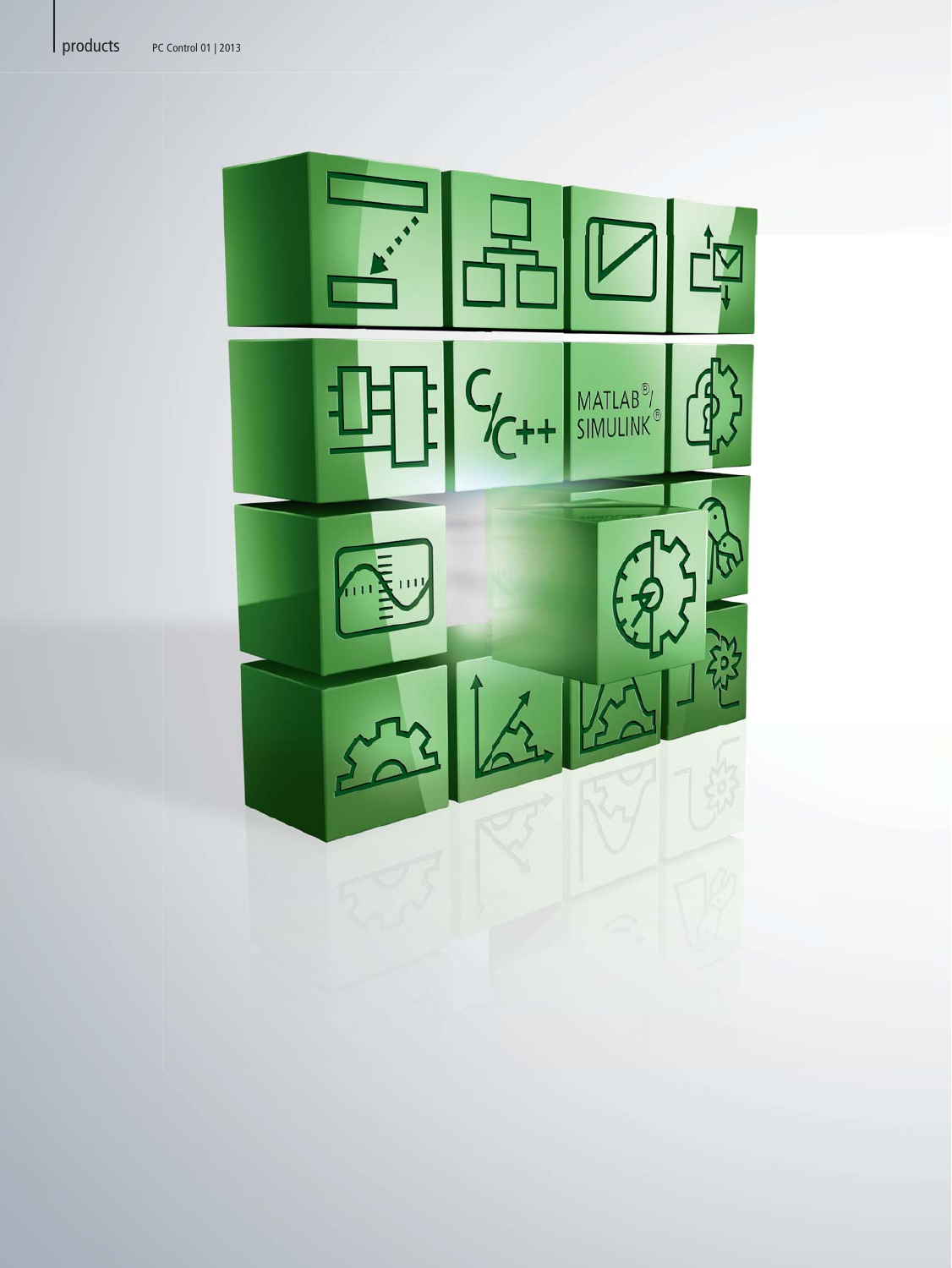# TwinCAT 3.1 delivers exciting new features for eXtended Automation

The integration of TwinCAT into Visual Studio® connects the realm of proven Beckhoff automation technologies with Microsoft's standard development environment for software. In this way, two worlds grow together: IT and automation technology programmed using one Visual Studio® platform, running on one PC, with different programming languages, all with highly deterministic execution of projects on a multi-core PC. The integration of TwinCAT into Visual Studio® offers the optional possibility to use source code control procedures familiar to IT experts for automation technology as well. Automatic code generation with the TwinCAT automation interface has been significantly extended once again in TwinCAT 3.1. In addition, the TwinCAT 3.1 runtime can reserve individual cores of multi-core processors exclusively for the execution of TwinCAT tasks.

**Author: Dr. Josef Papenfort, TwinCAT Product Manager, Beckhoff**

## Support for the new Visual Studio® 2012

TwinCAT 3 was introduced to the market with Visual Studio® 2010; version 3.1 can also be used in the current release of Visual Studio® 2012. TwinCAT integrates itself automatically into the existing Visual Studio®. If none exists, the free Visual Studio® shell is installed and the TwinCAT 3 components are integrated into this shell. If several Visual Studio® versions exist on a PC, TwinCAT integrates itself into all existing and supported versions.

#### Improved support for source code control tools

Source code control tools can be used for different application cases. Apart from saving and backing up source code, their main use is no doubt for revision control. Each programmer who, for example, modifies a PLC function block, must "check this in" in the source code administration. The change is thus permanently saved. It is known at all times who created or modified each version of this function block as well as when and why. Appropriate comparison tools are available in TwinCAT 3.1 for displaying the differences between the versions. Initially the differences can be displayed in the project tree, the so-called Solution Tree. It is possible to view here at a glance which nodes have been modified. If a difference is detected, further details can be made visible by a double click. The comparisons are available in languages that correspond to the different PLC programming languages.

In order to effectively use source code control tools, all programs and all configurations must be available in a readable form – i.e. not as binary files. In the TwinCAT 3.1 system, therefore, programs such as PLC function blocks and configurations are kept in XML files that can be saved easily in the source code database. The PLCopen XML format was relied upon for the PLC function blocks, data structures and task configurations. In comparison with the previous ASCII format, this results in a significant advantage. Whereas standardized export formats exist only for ST, IL and SFC in the IEC 61131-3 standard, XML files can be exported and imported for all languages and for the complete PLC configuration in PLCopen XML. TwinCAT 3 uses this standard. Apart from the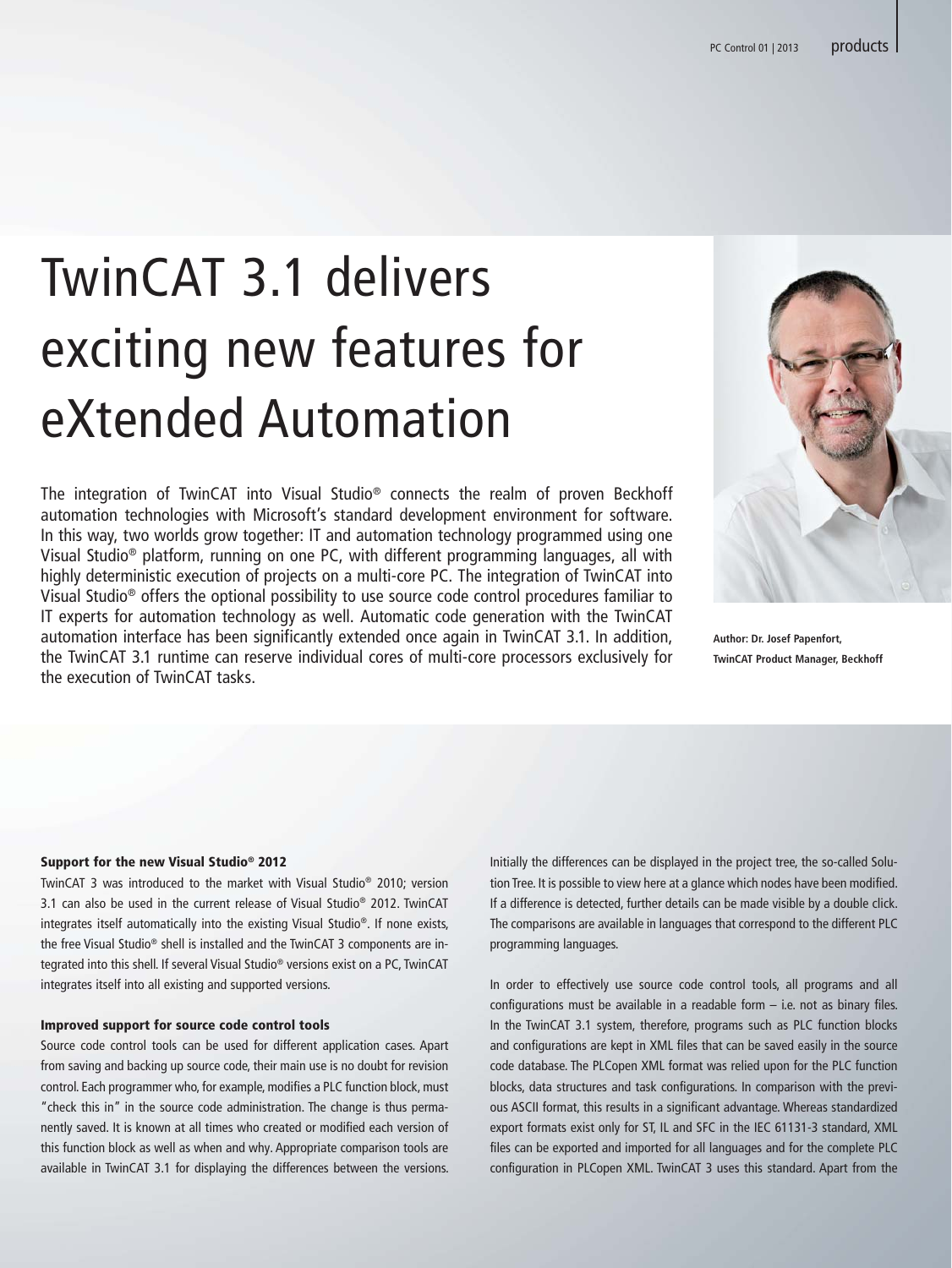



**Comparison of various versions of function blocks that are saved in the Team Foundation Server**

PLC data, all Motion Control and fieldbus configuration data are also saved in XML. Naturally, C and C++ files continue to be saved in the native ASCII format.

In principle, a whole series of plug-ins for various source code control tools are available for Visual Studio®. The most important are Microsoft Team Foundation Server (TFS) and Subversion. Both are fully supported by TwinCAT.

## Automatic code generation with the TwinCAT Automation Interface

It is clear that engineering costs are increasing considerably. Manual work and the errors associated with it can be reduced by complete or partial automatic code generation. One example of this is the possibility to accept configuration data from an electro-CAD. After all, the controllers, axes and I/Os are already created in electro-CAD. These configuration data can be re-used automatically in a TwinCAT configuration.

In TwinCAT these automated configuration settings are made via the TwinCAT Automation Interface. This interface, which is already familiar from TwinCAT 2 and is frequently used, has been greatly expanded in TwinCAT 3.1. For instance, it is now possible to generate and compile PLC and C++ code automatically. Matlab®/Simulink® modules can be added automatically to a project and configured. All of this is possible without human intervention.

The Automation Interface can be used by different script languages such as IronPhyton and Powershell and linked into a C++ or .NET application. Consequently, the Automation Interface can also deal with a source code control tool.

## Support for different platforms

The TwinCAT system is conceived in such a way that different automation platforms are supported: I/O, PLC and Motion Control are executable on different processors and on different operating systems without the programmer having to adapt the software. The problem is solved by having different code generators for the various platforms. TwinCAT version 3.1 supports the runtimes for 64-bit operating systems and for CE platforms with x86 processors. TwinCAT can also be operated with the engineering tools and runtime on the new Microsoft Windows 8 operating system. What is new in TwinCAT 3.1 is the possibility to reserve individual cores of a multi-core processor exclusively for TwinCAT so that they are no longer available to the "normal" Windows operating system. This